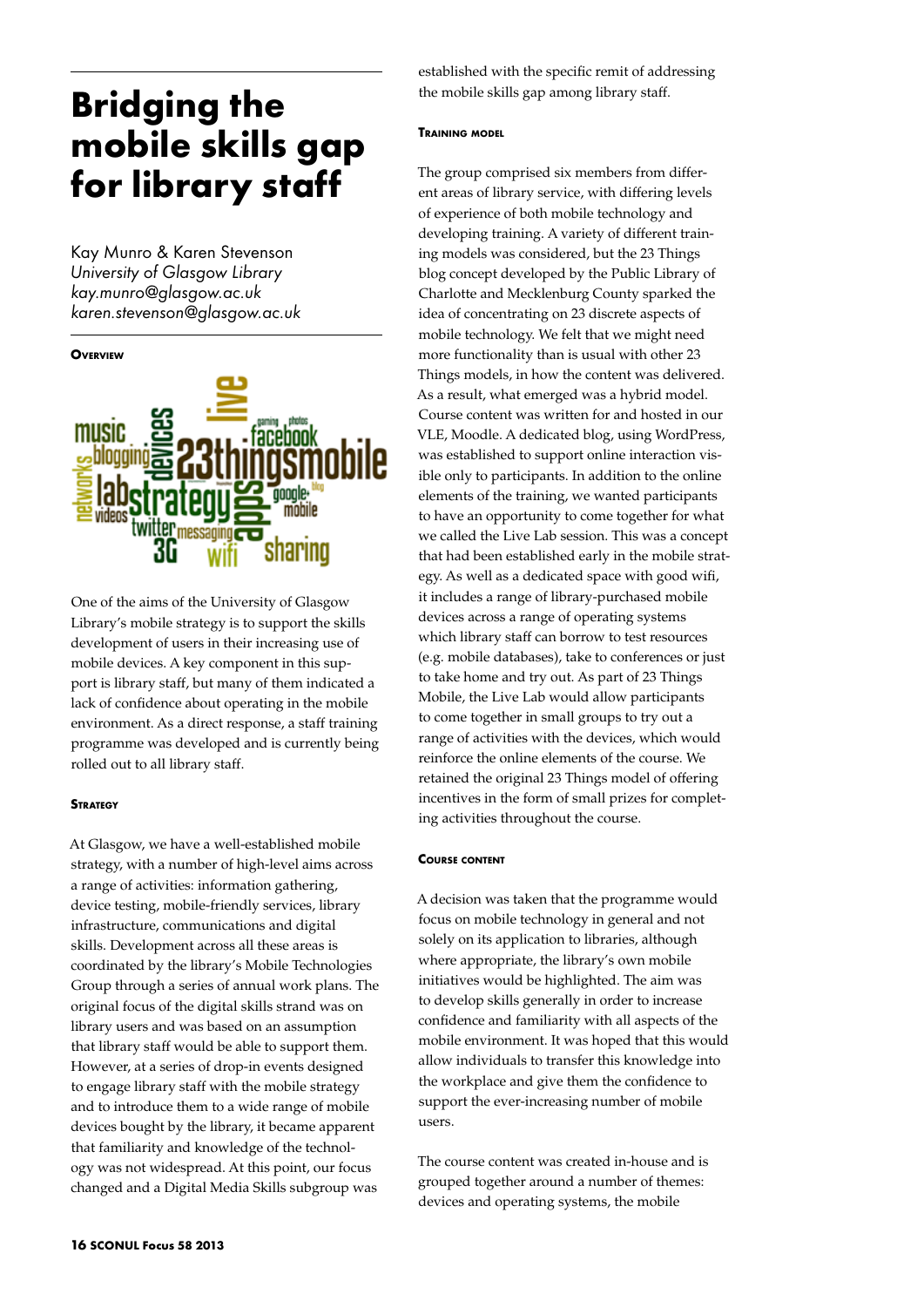infrastructure, apps, communications and online content (e-books, music, video, games, etc). It is delivered as a mixture of text, images, video, audio, presentations and quizzes. We tried to ensure that we were accommodating different learning styles and that the content was visually appealing. Content in the Moodle was created to be accessible from both a desktop PC and mobile devices. The choice of WordPress for the blog was specifically because of its free mobile app, which was not available with Moodle. Much of the content was written by group members but we also incorporated content from a wide range of external sources. We used existing content from the university website as well as from the websites of commercial mobile suppliers such as Apple, Android & Windows, and comparison websites such as uswitch.com. We used video clips from commercial suppliers and from YouTube, and illustrated many of the 'things' by linking to twitter feeds, blogs and other social media sites.



# *Fig. 1*

#### **Pilot**

As this type of self-directed online training had never been attempted by the library before, we tested the content and style of delivery in a small pilot. The 23 pilot participants came from a range of library departments and grades and with varying levels of mobile experience. The pilot started with a short briefing session by group members and ran for ten weeks between July and September 2012, with the hands-on Live Lab session taking place in week 7. Engagement was monitored from data available from the VLE and the blog. Feedback was gathered using a variety of methods at the end of the course: via an online survey, through a number of interviews with individual participants and at a group prize-giving event.

Reassuringly, 100% of participants said that they would recommend the course to a colleague and in response to questions about course content, 90% indicated that it was pitched 'just right'. The most popular element of the course was the Live Lab session in week 7: *'I like the idea of getting mixed groups of people together and letting them have the space to play around.'* Several respondents asked for more of this type of activity during the course, while others recommended that more support should be available during the Live Lab session.

The most common complaint was difficulty in finding time to do the course alongside other work requirements. This was particularly true of the final weeks of the pilot course in September 2012, as it coincided with the start of the new academic session.

Following on from the pilot, the course was approved by library senior management and has now become a mandatory training requirement for all library staff. It is currently being rolled out in a number of tranches, with 40 staff per tranche, to all daytime staff in the first instance. How we deliver the programme to our evening and weekend staff will be the next challenge and may involve a revision of the content delivery.

#### **Course roll-out**

Based on pilot group feedback, a number of changes to course content and delivery have been made. The course structure has changed to incorporate an additional group session in week 0, taking the form of a presentation from 23 Things Mobile programme co-ordinators and covering the first 2 things: 'Meet the geek' overview of the course and an introduction to blogging. This gives participants an opportunity to meet with each other and the programme co-ordinators. The overall course length has been reduced by one week and the Live Lab session comes slightly earlier in week 5. Content has also been updated to reflect changes in technology since the pilot; for example, the wider availability of 4G and the rise of the phablet! To encourage better interaction, content is being released on a week-by-week basis. In the pilot, the whole course was available to everyone, which meant that some participants raced ahead and did several blocks of the course in one go while others systematically worked through week by week. In practice, this meant that participants were working on different things at different times and this had a big impact on the effectiveness of the blog as a tool to encourage interaction and engagement. The other major change was that participants were given the assurance that where required, one hour per week could be specifically timetabled for this training activity, and that this would have the full support of their line managers. This change was a direct response to the negative feedback highlighted by some participants during the pilot about not having enough time to complete each week's content due to pressure of work.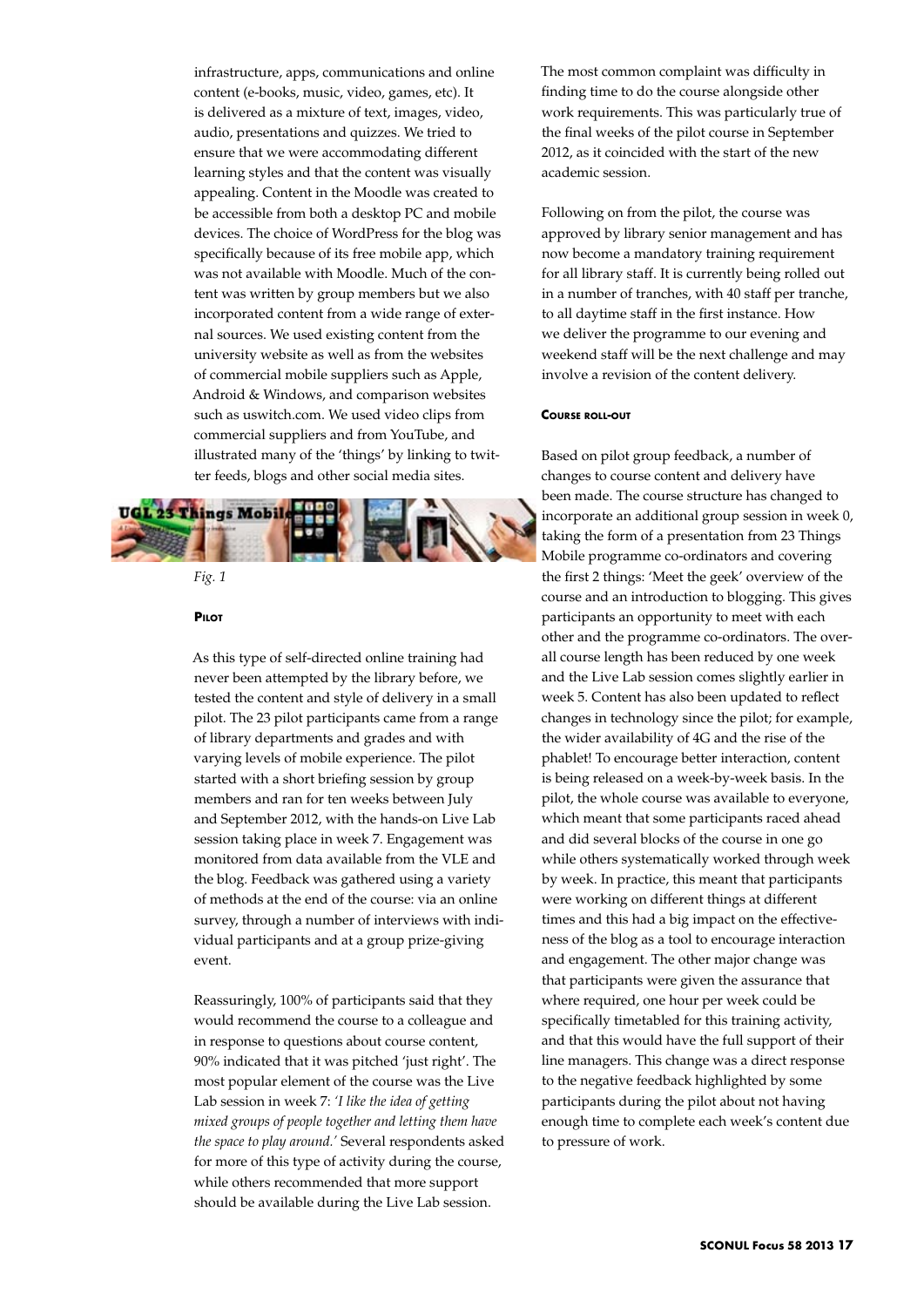- • **Devices** phones, tablets
- **Networks** wifi, 3G/4G, the cloud
- Applications mobile web, apps, QR codes
- • **Communicating** blogs, text / instant messaging, email, Facebook, Twitter
- • **Library stuff** ebooks, ejournals, mobile databases
- • **Fun stuff** Live Lab, music, photos / videos, gaming
- • **Other** mobile futures, 23 Things quiz



# *Course outline*

The Moodle content and blog remain open to all previous participants. This allows them to refresh their knowledge as content changes and keep updated with the library's mobile initiatives.

#### **Administration and support**

Following the pilot, three members of Digital Media Skills Group continued their involvement with the roll-out as programme co-ordinators. Responsibilities include:

- • updating the content as required
- delivery of the week 0 introductory sessions (3 sessions per tranche)
- enrolment of participants to the blog and the Moodle
- • providing day-to-day support in person and via the blog
- • organisation and support for Live Lab sessions (5 sessions per tranche)

The amount of time and commitment required to deliver a staff training programme of this size and complexity in a large academic library is considerable. The expectation is that, in the future, colleagues who have been through the 23 Things Mobile course will be able to contribute to its ongoing administration and provide support for current participants. Some have already taken the opportunity to become 'geek buddies' and are actively engaged in the 23 Things Blog and are also providing invaluable support during the Live Lab sessions. We hope that as the pool of staff completing the course increases, more 'geek buddies' will emerge and will not only contribute to the administration of and support for 23 Things Mobile, but will also become involved with updating content.

#### **Early indications**

The first tranche of 40 staff, post-pilot, are coming to the end of the course. It has been completed by 100% of the participants and there have been high levels of interaction in the blog about the course and other aspects of mobile technology. Commentary from participants has ranged from device advice, giving tips about useful apps, environmental concerns about phone production and recycling, ideas about library services for mobile, and many pictures of cats! We ran five very successful and enjoyable Live Lab sessions (eight participants per group). Participants had the chance to use different types of devices and to try out a range of activities such as a QR code quiz, experiencing some interactive e-books and a photo-sharing competition that was uploaded to the blog. There were also opportunities to try out some apps that had been highlighted during the course and to explore the wonderful world of mobile gaming!